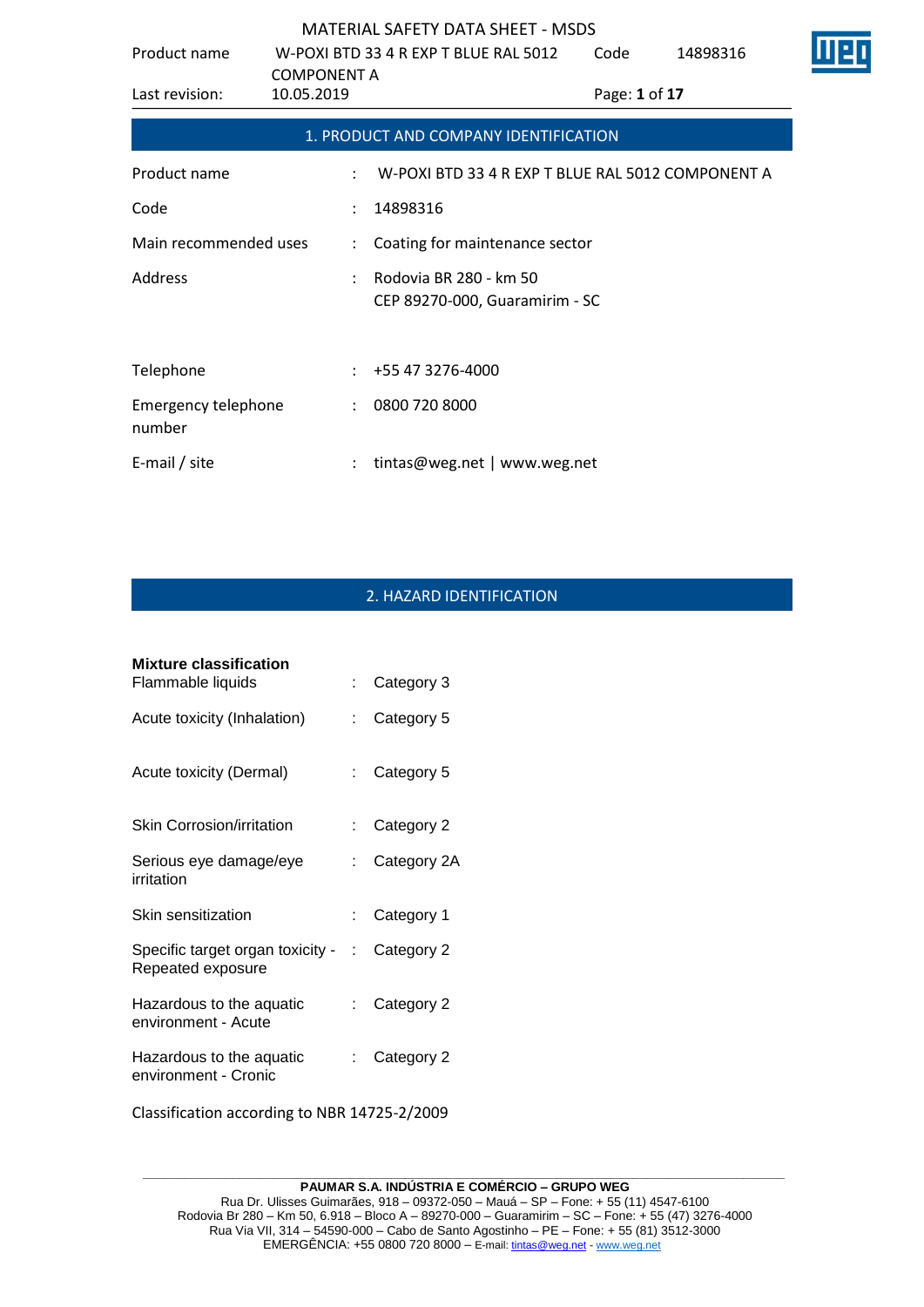| Product name              | <b>MATERIAL SAFETY DATA SHEET - MSDS</b><br>W-POXI BTD 33 4 R EXP T BLUE RAL 5012                                                                                                                                                                                                          | 14898316<br>Code                                                                                                      |
|---------------------------|--------------------------------------------------------------------------------------------------------------------------------------------------------------------------------------------------------------------------------------------------------------------------------------------|-----------------------------------------------------------------------------------------------------------------------|
| Last revision:            | <b>COMPONENT A</b><br>10.05.2019                                                                                                                                                                                                                                                           | Page: 2 of 17                                                                                                         |
| <b>Labelling Elements</b> |                                                                                                                                                                                                                                                                                            |                                                                                                                       |
|                           |                                                                                                                                                                                                                                                                                            |                                                                                                                       |
|                           |                                                                                                                                                                                                                                                                                            |                                                                                                                       |
| <b>Warning phrase</b>     | Warning                                                                                                                                                                                                                                                                                    |                                                                                                                       |
| <b>Hazard phrases</b>     | H226 Flammable liquid and vapour.<br>H333 May be harmful if inhaled.<br>H313 May be harmful in contact with skin.<br>H315 Causes skin irritation.<br>H319 Causes serious eye irritation.<br>H317 May cause an allergic skin reaction.<br>repeated exposure.<br>H401 Toxic to aquatic life. | H373 May cause damage to organs through prolonged or<br>H411 Toxic to aquatic life with long lasting effects.         |
| <b>Caution Phrases</b>    | <b>Prevention:</b><br>and other ignition sources. No smoking.                                                                                                                                                                                                                              | P210 Keep away from heat, hot surfaces, sparks, open flames                                                           |
|                           | P233 Keep container tightly closed.                                                                                                                                                                                                                                                        |                                                                                                                       |
|                           |                                                                                                                                                                                                                                                                                            | P240 Ground/bond container and receiving equipment.                                                                   |
|                           |                                                                                                                                                                                                                                                                                            | P260 Do not breathe dust/ fume/ gas/ mist/ vapours/ spray.                                                            |
|                           | P273 Avoid release to the environment.                                                                                                                                                                                                                                                     |                                                                                                                       |
|                           | <b>Reaction:</b>                                                                                                                                                                                                                                                                           | P303+P361+P353 IF ON SKIN (or hair): Take off immediately<br>all contaminated clothing. Rinse skin with water/shower. |
|                           | doctor/physician if you feel unwell.                                                                                                                                                                                                                                                       | P304+P312 IF INHALED: Call a POISON CENTER or                                                                         |
|                           |                                                                                                                                                                                                                                                                                            | P314 Get Medical advice/attention if you feel unwell.                                                                 |
|                           | P333+P313 If<br>skin<br>medicaladvice/attention.                                                                                                                                                                                                                                           | irritation or a rash occurs:<br>Get                                                                                   |
|                           | P337+P313<br>lf<br>advice/attention.                                                                                                                                                                                                                                                       | medical<br>irritation<br>persists<br>eye<br>get                                                                       |
|                           | reuse.                                                                                                                                                                                                                                                                                     | P362+P364 Take off contaminated clothing and wash it before                                                           |
|                           | extinguish.                                                                                                                                                                                                                                                                                | P370+P378 In case of fire: Use as chapter 5 of MSDS to                                                                |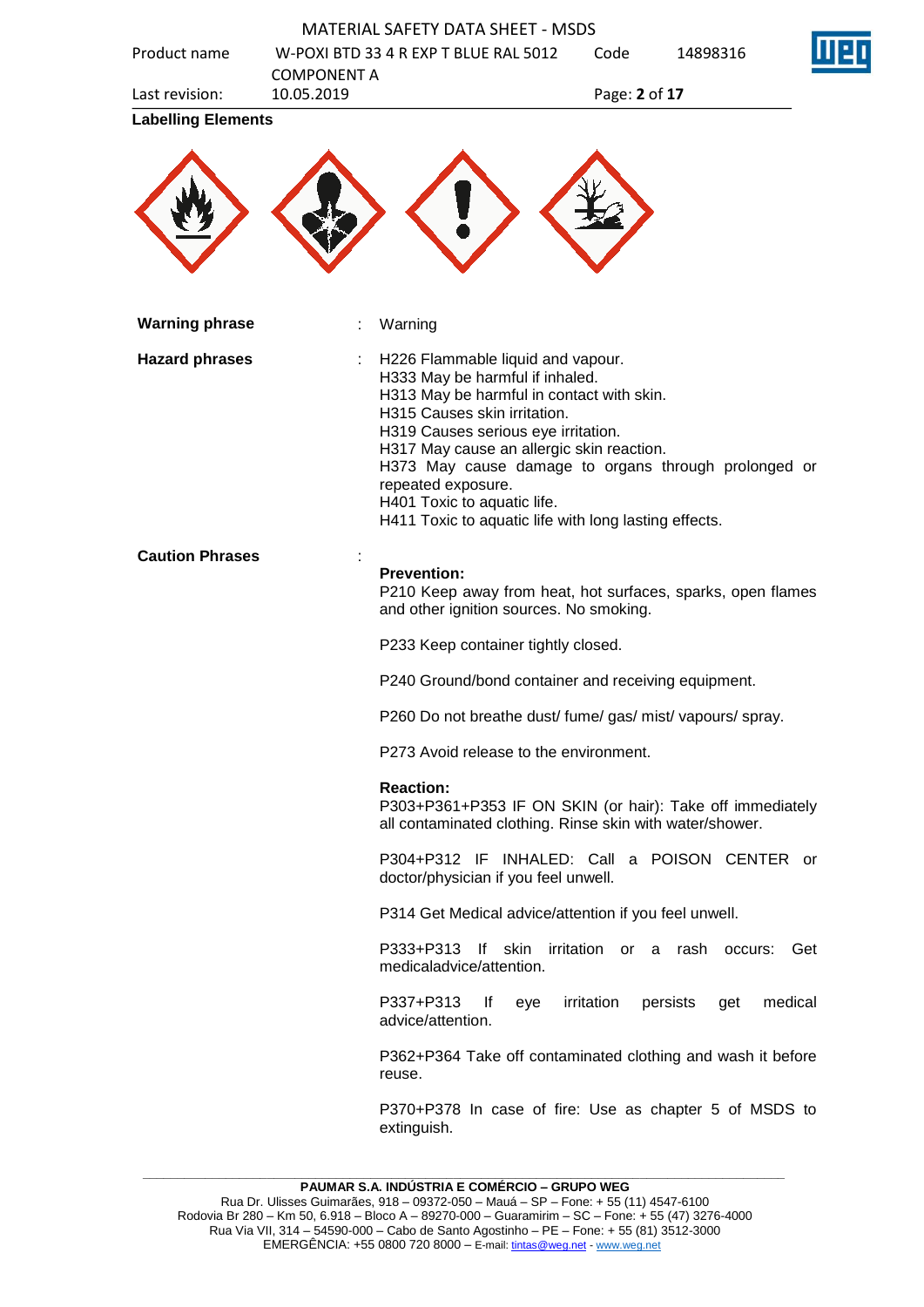| Product name   | <b>COMPONENT A</b> | W-POXI BTD 33 4 R EXP T BLUE RAL 5012                                                                                                                                                                 | Code | 14898316      |  |
|----------------|--------------------|-------------------------------------------------------------------------------------------------------------------------------------------------------------------------------------------------------|------|---------------|--|
| Last revision: | 10.05.2019         |                                                                                                                                                                                                       |      | Page: 3 of 17 |  |
|                |                    | P391 Collect spillage.                                                                                                                                                                                |      |               |  |
|                |                    | Storage:<br>P403+P235 Store in a well ventilated place. Keep cool.                                                                                                                                    |      |               |  |
|                |                    | Treatmentand disposal of waste:<br>P501 Dispose of contents/container as chapter 13 of the<br>MSDS.                                                                                                   |      |               |  |
| Other hazard   |                    | Can cause allergic reactions on the skin.<br>When heated above its flash point, this material will release<br>toxic vapors and flames, and can burn in open area if exposed<br>to an ignition source. |      |               |  |

### 3. COMPOSITION AND INFORMATION ABOUT THE INGRENDIENTS

**Product type:** : : : : : : Mixture

#### **Ingrendients that contribute to danger:**

| Product name       | CAS No.        | <b>Risck classification</b>                                                                                                                                                                | Concentration [%] |
|--------------------|----------------|--------------------------------------------------------------------------------------------------------------------------------------------------------------------------------------------|-------------------|
| <b>EPOXI RESIN</b> | 25085-99-8     | Serious eye<br>damage/eye irritation,<br>Category 2A<br>Skin Corrosion/irritation                                                                                                          | $>= 20 - 30$      |
|                    |                | Category 2<br>Skin sensitization,<br>Category 1<br>Hazardous to the<br>aquatic environment -<br>Cronic,<br>Category 2<br>Hazardous to the<br>aquatic environment -<br>Acute,<br>Category 2 |                   |
| SOLVENT XYLENE (S) | 1330-20-7      | Flammable liquids,<br>Category 3<br>Acute toxicity Dermal,<br>Category 4<br>Acute toxicity<br>Inhalation,<br>Category 4<br>Skin Corrosion/irritation<br>Category 2                         | $>= 10 - 20$      |
| ETHYL BENZENE      | $100 - 41 - 4$ | Flammable liquids,<br>Category 2<br>Acute toxicity Ingestion,<br>Category 5<br>Acute toxicity                                                                                              | $>= 1 - 5$        |

#### **\_\_\_\_\_\_\_\_\_\_\_\_\_\_\_\_\_\_\_\_\_\_\_\_\_\_\_\_\_\_\_\_\_\_\_\_\_\_\_\_\_\_\_\_\_\_\_\_\_\_\_\_\_\_\_\_\_\_\_\_\_\_\_\_\_\_\_\_\_\_\_\_\_\_\_\_\_\_\_\_\_\_\_\_\_\_\_\_\_\_\_\_\_ PAUMAR S.A. INDÚSTRIA E COMÉRCIO – GRUPO WEG**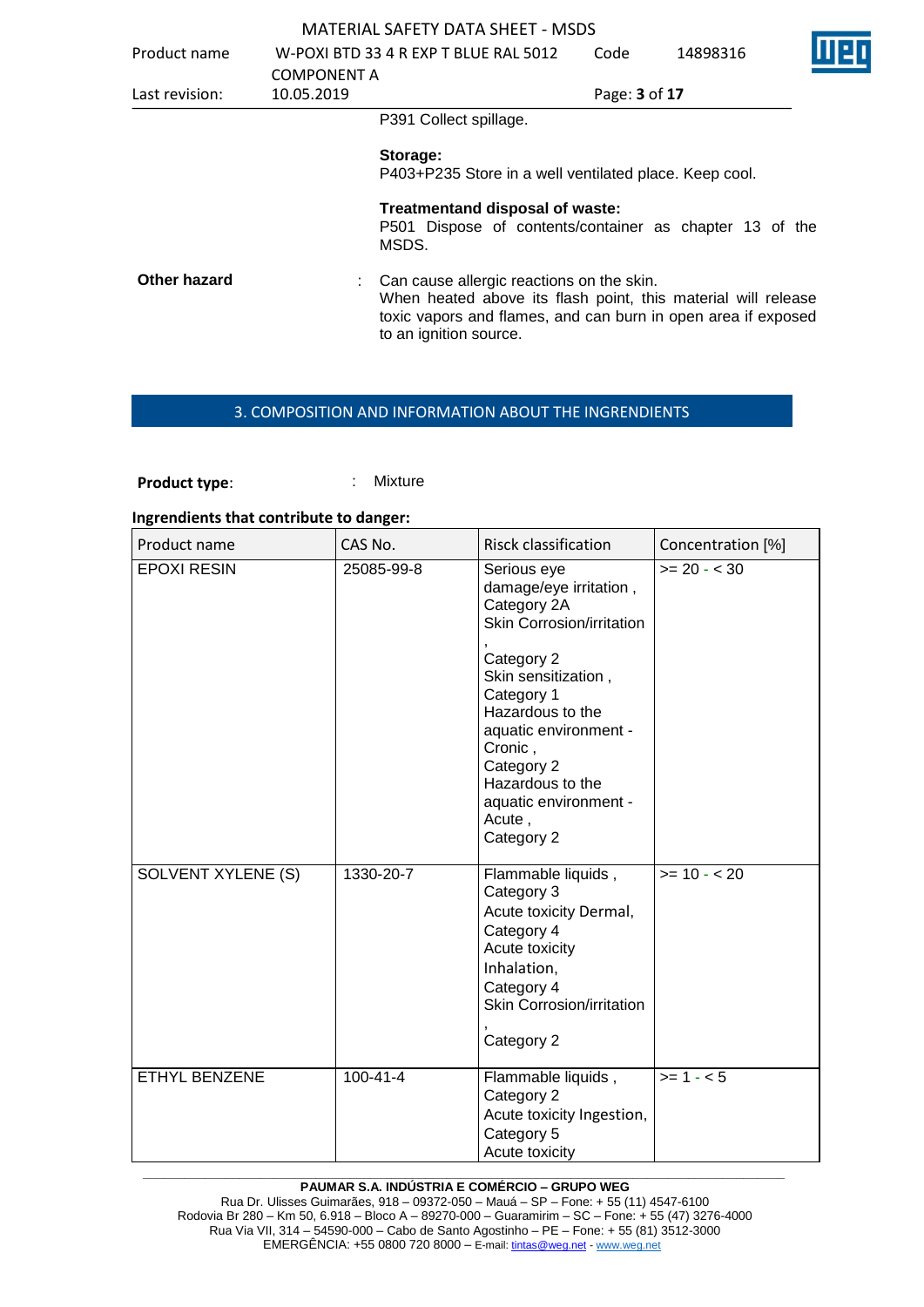Product name W-POXI BTD 33 4 R EXP T BLUE RAL 5012 COMPONENT A Code 14898316



| Last revision: | 10.05.2019 | Page: 4 of 17                                                                                                                                                                                                 |
|----------------|------------|---------------------------------------------------------------------------------------------------------------------------------------------------------------------------------------------------------------|
|                |            | Inhalation,<br>Category 4<br>Specific target organ<br>toxicity - Repeated<br>exposure,<br>Category 2<br>Hazardous to the<br>aquatic environment -<br>Acute,<br>Category 2<br>Aspiration hazard,<br>Category 1 |

## 4. FIRST AID MEASURES

| <b>Inhalation</b>                                                        | : Take the victim to fresh air, keeping them rested and warm. If<br>breathing is irregular or has stopped, apply artificial<br>respiration. Do not give anything orally. Seek medical<br>assistance immediately, bringing the product label whenever<br>possible.                                                                                                                                                                                                                          |
|--------------------------------------------------------------------------|--------------------------------------------------------------------------------------------------------------------------------------------------------------------------------------------------------------------------------------------------------------------------------------------------------------------------------------------------------------------------------------------------------------------------------------------------------------------------------------------|
| <b>Contact with the skin</b>                                             | : Remove the product with vegetal oil (cooking oil) and then<br>wash the skin thoroughly with plenty of water. Do not use<br>solvents or thinners. Seek medical attention in case of any<br>irritation or other symptoms.                                                                                                                                                                                                                                                                  |
| <b>Contact with the eyes</b>                                             | : Remove contact lenses, if wearing any. Flush the eyes with<br>running water for at least 15 minutes, holding the eyelids<br>apart. Seek medical assistance immediately, bringing the<br>product label with you.                                                                                                                                                                                                                                                                          |
| Ingestion                                                                | : Do not provoke vomiting. Consult with a doctor immediately.                                                                                                                                                                                                                                                                                                                                                                                                                              |
| <b>Most important symptoms</b><br>and effects, both acute and<br>delayed | : Headaches, dizziness, fatigue and in extreme cases, loss of<br>consciousness.                                                                                                                                                                                                                                                                                                                                                                                                            |
| Notes for the doctor                                                     | : Treat symptomatically. Do not induce vomiting because of risk<br>of aspiration of gastric contents into the lungs. Gastric lavage<br>is recommended when the patient ingests large quantities,<br>more than 5ml of the substance in its pure form. The toxic<br>potential of the quantity consumed must be evaluated in<br>relation to the risk of aspiration during gastric lavage.<br>Activated coal in solution could be useful. However, in some<br>cases the coal induces vomiting. |

# 5. FIRE-FIGHTING MEASURES

| <b>Suitable extinguishing</b> |  |
|-------------------------------|--|
| methods                       |  |

: Water in mist form Carbon dioxide (CO2) Foam alcohol resistent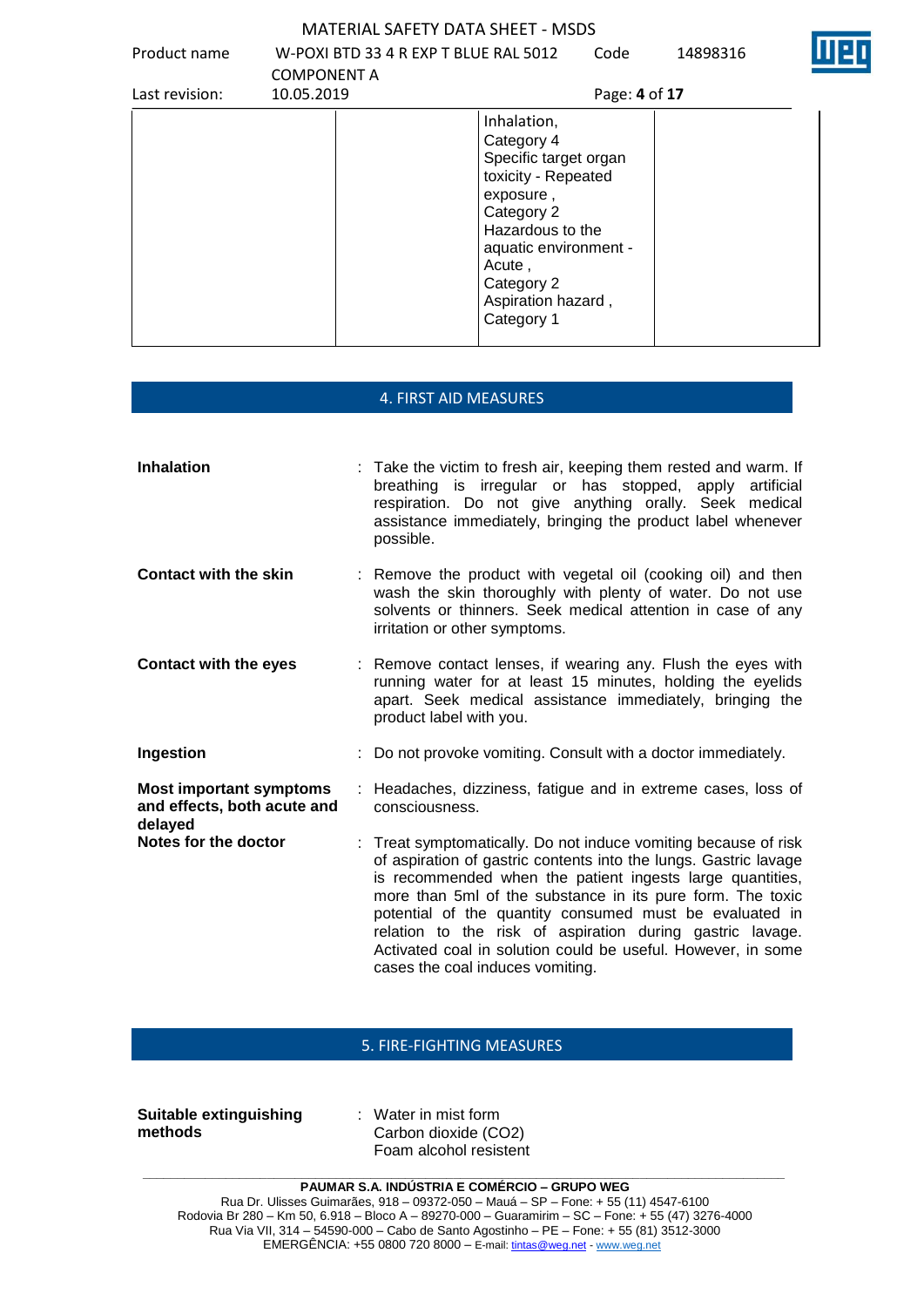|                                                   |                    |    | <b>MATERIAL SAFETY DATA SHEET - MSDS</b>                                                                                                                                                                                                                                                                                                                                                                                                                                                                                                                                                                                                                                                                                  |               |          |  |
|---------------------------------------------------|--------------------|----|---------------------------------------------------------------------------------------------------------------------------------------------------------------------------------------------------------------------------------------------------------------------------------------------------------------------------------------------------------------------------------------------------------------------------------------------------------------------------------------------------------------------------------------------------------------------------------------------------------------------------------------------------------------------------------------------------------------------------|---------------|----------|--|
| Product name                                      |                    |    | W-POXI BTD 33 4 R EXP T BLUE RAL 5012                                                                                                                                                                                                                                                                                                                                                                                                                                                                                                                                                                                                                                                                                     | Code          | 14898316 |  |
|                                                   | <b>COMPONENT A</b> |    |                                                                                                                                                                                                                                                                                                                                                                                                                                                                                                                                                                                                                                                                                                                           |               |          |  |
| Last revision:                                    | 10.05.2019         |    |                                                                                                                                                                                                                                                                                                                                                                                                                                                                                                                                                                                                                                                                                                                           | Page: 5 of 17 |          |  |
|                                                   |                    |    | Dry chemical powder                                                                                                                                                                                                                                                                                                                                                                                                                                                                                                                                                                                                                                                                                                       |               |          |  |
| <b>Extinguishing methods not</b><br>recommended   |                    |    | Direct water jet.                                                                                                                                                                                                                                                                                                                                                                                                                                                                                                                                                                                                                                                                                                         |               |          |  |
| <b>Specific dangers</b>                           |                    |    | Flammable liquid and vapour. Dangerous when exposed to<br>heat or ignition source. Exposed packaging to the fire may<br>rupture due to the increased pressure with risk of a<br>subsequent explosion. The vapours are havier than the air<br>and spread close to the ground and it can move to the ignition<br>source and provoke fire or backspace of the flames. Avoid the<br>accumulation of vapours in depressions on the ground,<br>manholes, basement etc. The vapours and/or the particles<br>finely divided (spray) may form explosive mixtures with the air.<br>In case of burning of the product, it forms carbon and nitrogen<br>compounds. The inhalation of these subproducts may cause<br>damage to health. |               |          |  |
| Protective measures of the<br>fire fighting team. |                    | ÷. | The personnel involved in firefighting should wear self<br>contained breathing apparatus with positive pressure and full<br>protection clothes.                                                                                                                                                                                                                                                                                                                                                                                                                                                                                                                                                                           |               |          |  |
| <b>Specific methods</b>                           |                    |    | : Evacuate and isolate the area. Approach from fire with wind at<br>your back. Fight the fire to a secure distance. Remove the<br>packaging of the product from the fire area if this can be made<br>with safety. Chill sideways with water in form of fog all the<br>closed packaging near the fire. Avoid that the resulting water<br>from fire fighting reaches drains or waterways. Use dikes to<br>contain this water and eliminate it according to environmental<br>regulations.                                                                                                                                                                                                                                    |               |          |  |

# 6. SPILL / LEAK CONTROL PROCEDURES

#### **Personal precautions, protective equipment and emergency procedures**

| For the emergency service<br>staff                      | : If specialized clothing is needed to combat the leak/spillage,<br>Section 8 should be consulted. All precautions described in<br>the following section must be followed.                                                                                                                                                                                                                                                                                                                                                                                                                                                                                                          |
|---------------------------------------------------------|-------------------------------------------------------------------------------------------------------------------------------------------------------------------------------------------------------------------------------------------------------------------------------------------------------------------------------------------------------------------------------------------------------------------------------------------------------------------------------------------------------------------------------------------------------------------------------------------------------------------------------------------------------------------------------------|
| For staff who are not part<br>of the emergency services | : No action should be taken that may generate danger to<br>people without adequate training and<br>qualifications. Understand the dangers of leaked/spilled<br>products. Use appropriate personal protective equipment -<br>see section 8. Evacuate surrounding areas. Isolate area and<br>keep onlookers away. Do not touch or walk through spilled<br>material. Eliminate all sources of ignition. Avoid breathing<br>vapor or mist. Provide adequate ventilation if possible. Wear<br>appropriate respiratory mask when ventilation is inadequate. In<br>accordance with characteristics of the location and/or area<br>and in relation to the amount of spilled/leaked product, |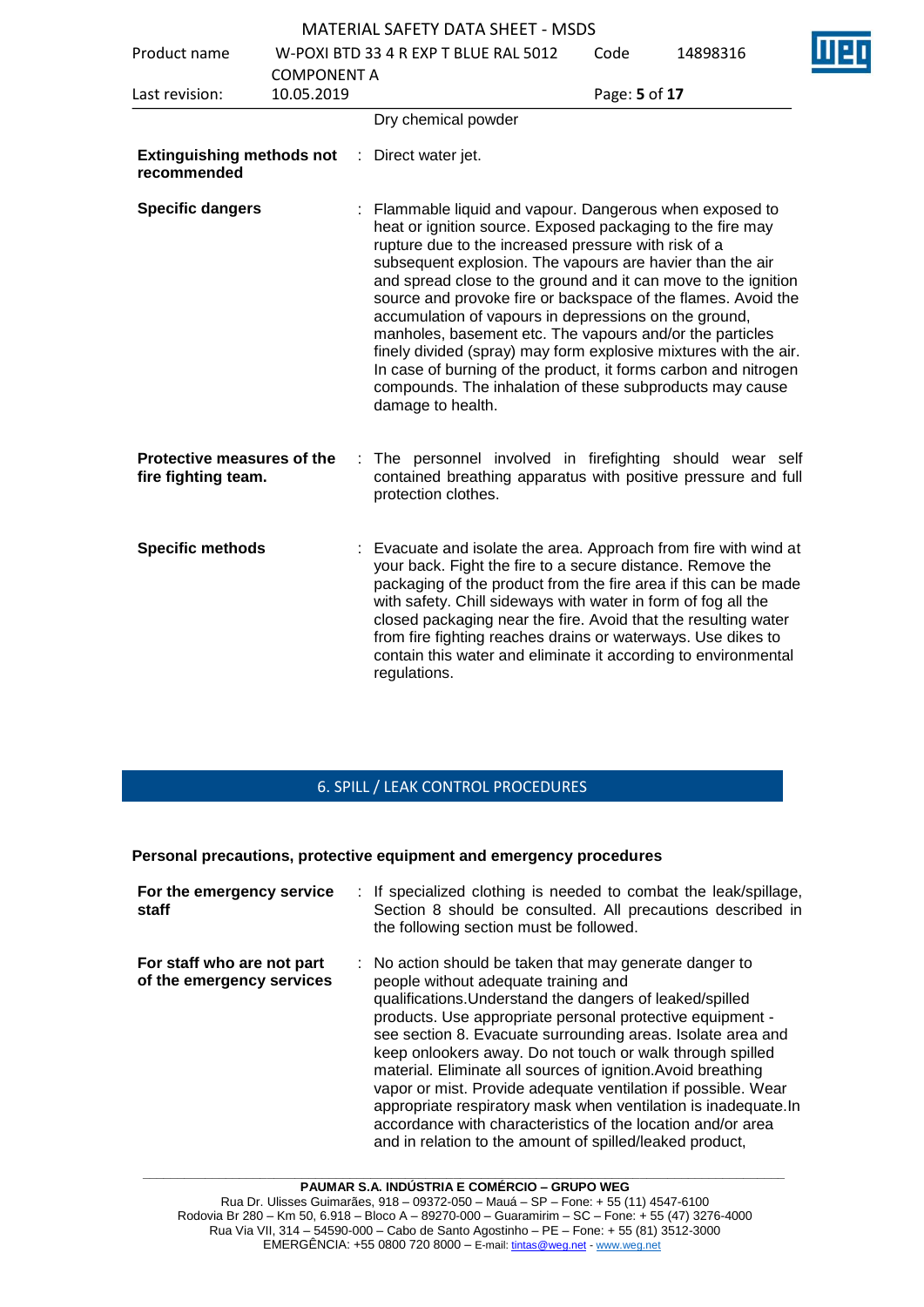|                                  |                    | <b>MATERIAL SAFETY DATA SHEET - MSDS</b>                                                                                                                                                                                                                                                                                                                                                                                                                                                                                                                                                                                                                                |               |                      |  |
|----------------------------------|--------------------|-------------------------------------------------------------------------------------------------------------------------------------------------------------------------------------------------------------------------------------------------------------------------------------------------------------------------------------------------------------------------------------------------------------------------------------------------------------------------------------------------------------------------------------------------------------------------------------------------------------------------------------------------------------------------|---------------|----------------------|--|
| Product name                     | <b>COMPONENT A</b> | W-POXI BTD 33 4 R EXP T BLUE RAL 5012                                                                                                                                                                                                                                                                                                                                                                                                                                                                                                                                                                                                                                   |               | 14898316             |  |
| Last revision:                   | 10.05.2019         |                                                                                                                                                                                                                                                                                                                                                                                                                                                                                                                                                                                                                                                                         | Page: 6 of 17 |                      |  |
|                                  |                    | additional emergency measures may be taken under the<br>supervision of a trained professional.                                                                                                                                                                                                                                                                                                                                                                                                                                                                                                                                                                          |               |                      |  |
| <b>Environmental precautions</b> |                    | : Prevent the product or the water used in the service reaches<br>waterways,<br>channels, drains, or galleries. In case of significant spill, retain<br>spi<br>lled liquid with inert material such as sand or earth. In<br>approprieate,<br>use absorbent materials such as sawdust, rags, vermiculites,<br>etc.                                                                                                                                                                                                                                                                                                                                                       |               |                      |  |
|                                  |                    | Methods and materials for containment and cleaning                                                                                                                                                                                                                                                                                                                                                                                                                                                                                                                                                                                                                      |               |                      |  |
| Large spills / leaks             |                    | : Understand<br>the<br>products. Approaching the site with the wind from behind. Stop<br>leak if this can be done safely. Prevent from entering holes /<br>depressions in the floor. If this happens to provide ventilation.<br>Confine the spill in a dike away from the leak point for later<br>disposal. Remove local packaging from the spills site. Use anti<br>sparkling tools and explosion-proof equipment to collect the<br>product. All equipment used when handling the product must<br>be electrically grounded. Soak up with an inert dry material<br>(sand, vermiculite) placing the same in a suitable container for<br>later disposal - see chapter 13. | dangers       | 0f<br>leaked/spilled |  |
| <b>Small spills / leaks</b>      |                    | Stop the leak if this can be done safely. Cover up spillage in a<br>tarp to prevent the spread by wind or rain. Use antifaiscantes<br>tools and explosion-proof equipment properly grounded to<br>collect the product. Place the material collected in dry, clean<br>and properly identified containers. Cap the container loosened<br>so removing them from the spill site. Avoid formation of dust.<br>Remove the packaging from the spill site. If there is product<br>disposal need refer to chapter 13                                                                                                                                                             |               |                      |  |

Contain and collect the material of the leak with absorbent materials and non-combustible, such as sand, earth, vermiculite, calcined diatomite, etc. in a waste container in accordance with local regulations.

# 7. HANDLING AND STORAGE

#### **Precautions for safe handling**

| Instructions for safe<br>treatment      | : Use individual protective equipment. Emergency showers and<br>eye wash basins must be installed in locations of use and<br>storage.                                                                                                                    |
|-----------------------------------------|----------------------------------------------------------------------------------------------------------------------------------------------------------------------------------------------------------------------------------------------------------|
| <b>Precautions for safe</b><br>handling | : Use appropriate personal protective equipment - see section<br>8; The product handling should occur in places with good<br>natural ventilation or with the presence of local exhaust<br>ventilation; The electrical installations must comply with the |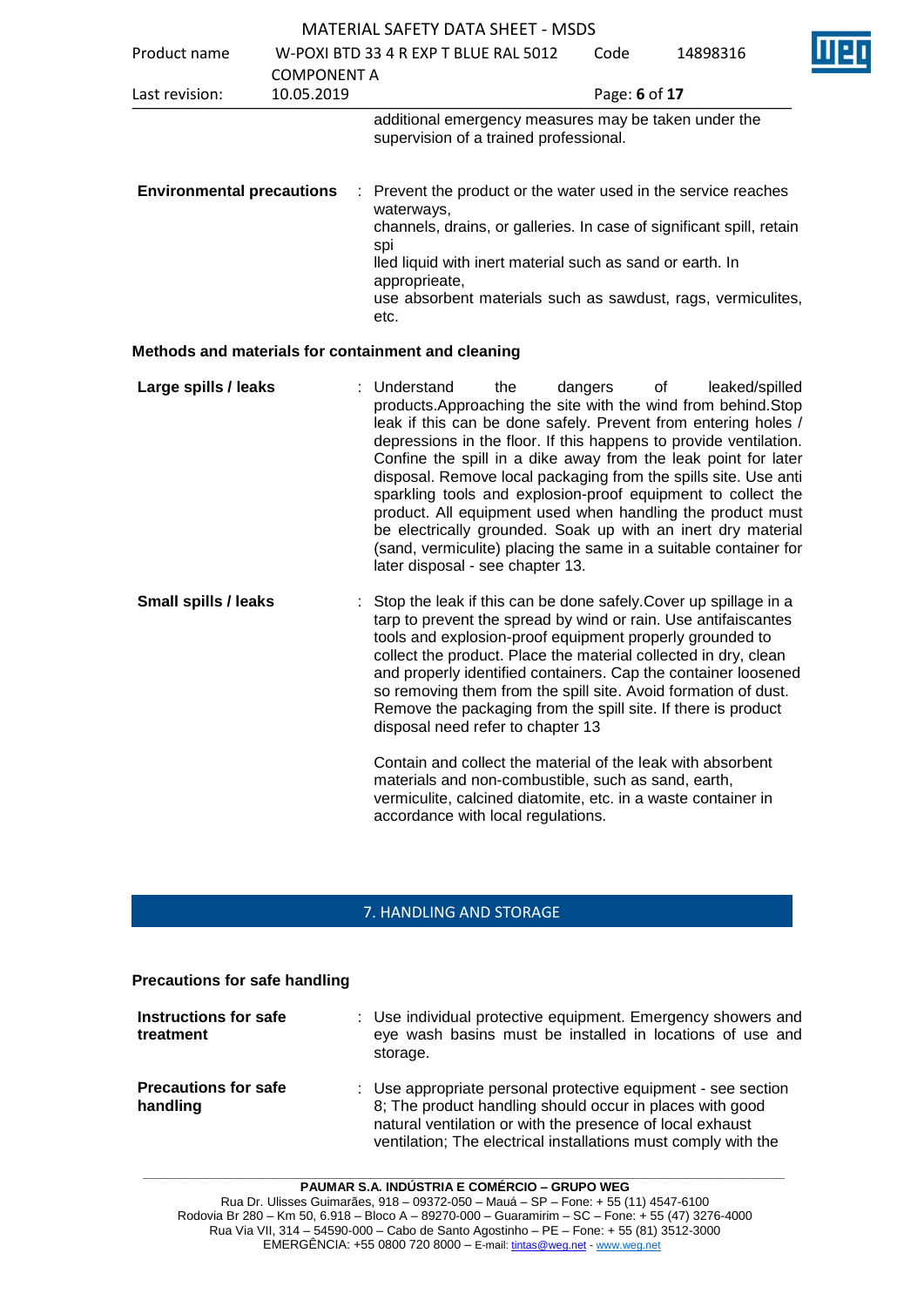| <b>MATERIAL SAFETY DATA SHEET - MSDS</b> |  |  |  |  |
|------------------------------------------|--|--|--|--|
|------------------------------------------|--|--|--|--|

Product name W-POXI BTD 33 4 R EXP T BLUE RAL 5012

Code 14898316

| r Tuuutti Tiditit                        |                                  | 00 T OAT DTD 33 4 IN EAT TIDLOL IN LIJOLE                                                                                                                                                                                                                                                                                                                                                                                                                                                                                                                                                                                                                                                                                                                                                                                                                                                                                                                                                                                                                                                                                                                                                                                                                                                                                                                            |               |  |
|------------------------------------------|----------------------------------|----------------------------------------------------------------------------------------------------------------------------------------------------------------------------------------------------------------------------------------------------------------------------------------------------------------------------------------------------------------------------------------------------------------------------------------------------------------------------------------------------------------------------------------------------------------------------------------------------------------------------------------------------------------------------------------------------------------------------------------------------------------------------------------------------------------------------------------------------------------------------------------------------------------------------------------------------------------------------------------------------------------------------------------------------------------------------------------------------------------------------------------------------------------------------------------------------------------------------------------------------------------------------------------------------------------------------------------------------------------------|---------------|--|
| Last revision:                           | <b>COMPONENT A</b><br>10.05.2019 |                                                                                                                                                                                                                                                                                                                                                                                                                                                                                                                                                                                                                                                                                                                                                                                                                                                                                                                                                                                                                                                                                                                                                                                                                                                                                                                                                                      | Page: 7 of 17 |  |
|                                          |                                  | International Electrical Commission Standards (IEC), ABNT<br>Standards (Brazilian Association of Technical Standards),<br>taking into account the results of the classification area study<br>for the local and/or product instalation.<br>Use anti-sparking tools when handling the product; In transfer<br>operations, metal containers must be used and all containers<br>must be properly grounded to avoid sparkling by the<br>accumulation of static energy; Handle and use away from hot<br>surfaces, sparks, open flames, and other sources of ignition.<br>Do not smoke; Do not ingest. Avoid inhalation of vapors or<br>smoke as well as avoid contact with eyes, skin and clothing;<br>Eating and drinking should be prohibited in the area where the<br>material is handled, stored and processed. Workers should<br>wash their hands before eating, drinking and smoking.<br>Remove contaminated clothing and protective equipment<br>before entering food areas; After use keep the product in its<br>original packaging, sealed; Empty containers may be<br>hazardous and should be disposed of properly. Do not reuse<br>the packaging; Emergency showers and eye washer should be<br>installed in the use and storage places.<br>Do not handle the product until you have read and understood<br>all safety precautions contained in this document. |               |  |
| <b>Fire protection</b>                   |                                  | : Only use in well-ventilated locations, to prevent accumulation<br>of vapors in explosive concentrations.All conductive elements<br>of the system, in contact with the product, must be electrically<br>grounded Keep away from heat and sources of ignition. Tools<br>that do not produce sparks should be used. Do not smoke.                                                                                                                                                                                                                                                                                                                                                                                                                                                                                                                                                                                                                                                                                                                                                                                                                                                                                                                                                                                                                                     |               |  |
| <b>Storage conditions</b>                |                                  |                                                                                                                                                                                                                                                                                                                                                                                                                                                                                                                                                                                                                                                                                                                                                                                                                                                                                                                                                                                                                                                                                                                                                                                                                                                                                                                                                                      |               |  |
| Substances to be avoid                   |                                  | : Keep away from oxidising agents, strong acid solutions and<br>strong alkaline solutions.                                                                                                                                                                                                                                                                                                                                                                                                                                                                                                                                                                                                                                                                                                                                                                                                                                                                                                                                                                                                                                                                                                                                                                                                                                                                           |               |  |
| <b>Storage conditions</b>                |                                  | The electrical installation must comply with NEC(National<br>Electrical Code) or IEC (International Electrical Commission)<br>standards and/or those of the ABNT (Brazilian Association of<br>Technical Standards). The floor of the storage area must be<br>impermeable, non-combustible and must have ditches that<br>allow run off into the containment reservoir. Storage tanks<br>must be surrounded by embankments and have drains in case<br>of leakage.                                                                                                                                                                                                                                                                                                                                                                                                                                                                                                                                                                                                                                                                                                                                                                                                                                                                                                      |               |  |
| <b>Appropriate storage</b><br>conditions |                                  | : Store the material in covered, dry, well ventilated and<br>identified areasKeep out of direct sunlight.Store in a closed<br>container.                                                                                                                                                                                                                                                                                                                                                                                                                                                                                                                                                                                                                                                                                                                                                                                                                                                                                                                                                                                                                                                                                                                                                                                                                             |               |  |
| Inappropriate storage<br>conditions      |                                  | : Exposed to elevated temperatures, sun and rain. Close to<br>oxidizing agents. Close to food. Close to sources of heat and<br>ignition.                                                                                                                                                                                                                                                                                                                                                                                                                                                                                                                                                                                                                                                                                                                                                                                                                                                                                                                                                                                                                                                                                                                                                                                                                             |               |  |
| <b>Materials to avoid</b>                |                                  | Do not store with explosive materials, flammableand/or toxic<br>gases, oxidizing, corrosive substances, or materials that may<br>generate spontaneous combustion.                                                                                                                                                                                                                                                                                                                                                                                                                                                                                                                                                                                                                                                                                                                                                                                                                                                                                                                                                                                                                                                                                                                                                                                                    |               |  |

# **Secure packaging materials**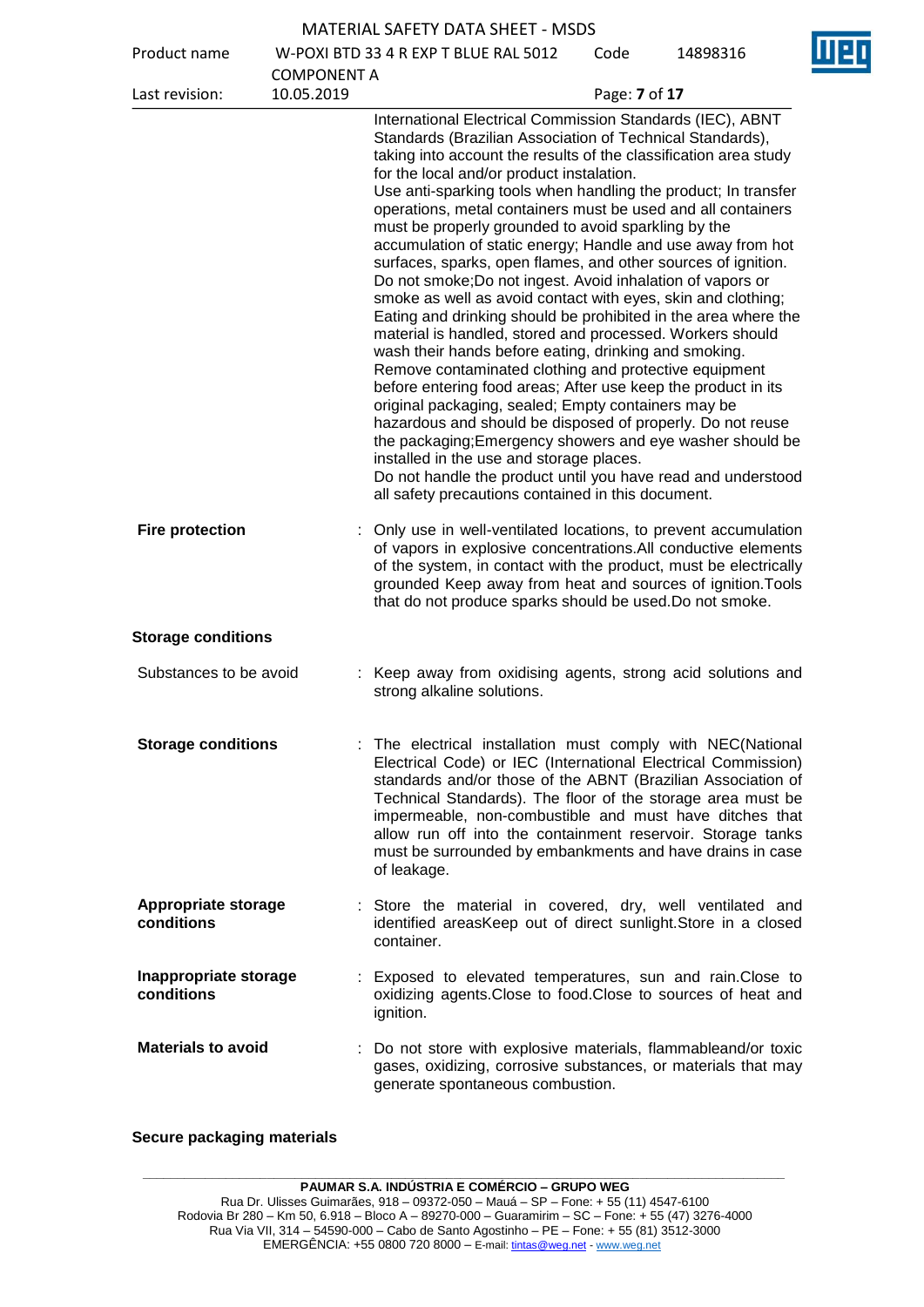| Product name                         | <b>COMPONENT A</b> | W-POXI BTD 33 4 R EXP T BLUE RAL 5012 | Code          | 14898316 |  |
|--------------------------------------|--------------------|---------------------------------------|---------------|----------|--|
| Last revision:                       | 10.05.2019         |                                       | Page: 8 of 17 |          |  |
| Recommended packaging<br>materials   |                    | Amber type glass.<br>Metal packaging  |               |          |  |
| Packaging materials to be<br>avoided |                    | : Certain plastic materials           |               |          |  |

### 8. EXPOSURE CONTROL – PERSONAL PROTECTION

The information in this chapter contain general guidelines. Chapter 1 should be consulted for any information on the recommended use of this product in different scenarios of exposure.

| <b>Engineering control</b><br>measures | Preferably use the product in adequate application cabin.<br>In case it is not possible, provide exhaustion/ventilation |
|----------------------------------------|-------------------------------------------------------------------------------------------------------------------------|
|                                        | enough to keep the concentration of the agents indicated                                                                |
|                                        | in this section under the limits of tolerance (L.T.),                                                                   |
|                                        | otherwise, use adequate respiratory protection equipment.                                                               |
|                                        | The engineering controls should keep the concentrations                                                                 |
|                                        | of gas/vapour under the limit of LEL - Lower Explosive                                                                  |
|                                        | Limit (see section 9). Use equipment explosion proof.                                                                   |

#### **Control parameters**

#### **Occupational Exposure Limits**

| <b>Name</b>        | CAS No.        | <b>TLV/TWA</b>                                                 | <b>TLV/STEL</b>                 | <b>TLV/TETO</b> | <b>Source</b> |
|--------------------|----------------|----------------------------------------------------------------|---------------------------------|-----------------|---------------|
| <b>EPOXI RESIN</b> | 25085-99-8     |                                                                |                                 |                 |               |
| SOLVENT XYLENE (S) | 1330-20-7      | 78 ppm340<br>mg/m <sup>3</sup> 100<br>ppm434 mg/m <sup>3</sup> | 150 ppm651<br>mg/m <sup>3</sup> |                 | NR15ACGIH     |
| ETHYL BENZENE      | $100 - 41 - 4$ | 78 ppm340<br>mg/m <sup>3</sup>                                 |                                 |                 | <b>NR15</b>   |

\*PPM - parts of vapour or gas per million of parts of contaminated air

\*\*MG/m<sup>3</sup> - miligrams per cubic meter of air.

#### **Personal protective equipment required**

| <b>Respiratory protection</b> | In case of the concentrations are above the indicated<br>tolerance limits, the use of appropriated mask is<br>necessary for this goal (half-face mask or full face mask<br>with filter to organic vapors and acid gases). |
|-------------------------------|---------------------------------------------------------------------------------------------------------------------------------------------------------------------------------------------------------------------------|
|                               |                                                                                                                                                                                                                           |

#### **Eye protection** : Use hermetic goggles to protect against liquid splashes.

# **Body and skin protection** : It is recommended the use of apron barber type to protecting upper limbs, trunk and lower limbs in case of splash. In case of risk of static electricity generation the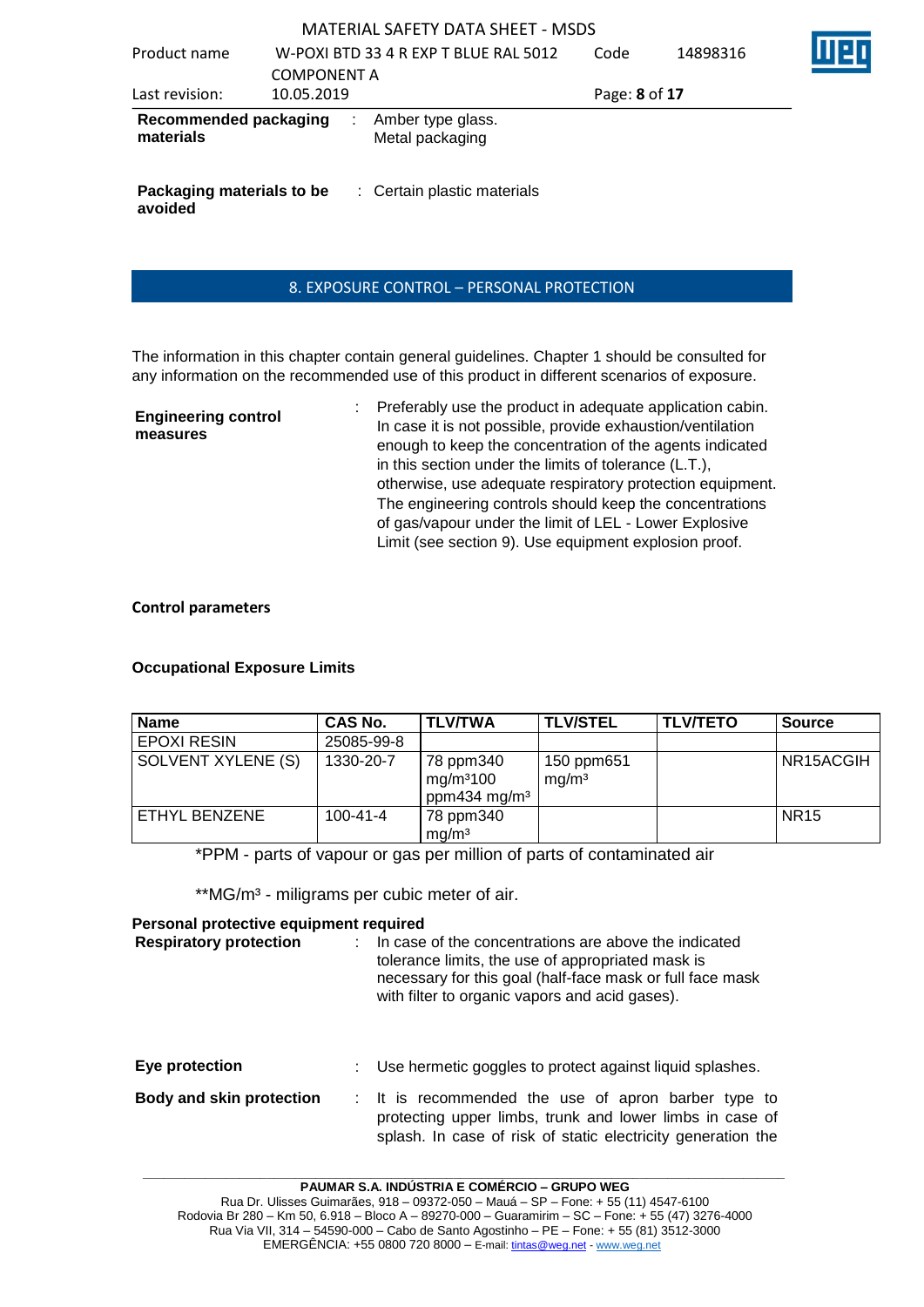Product name W-POXI BTD 33 4 R EXP T BLUE RAL 5012 COMPONENT A<br>10.05.2019

Last revision: 10.05.2019 Page: **9** of **17**

cloth should be antistatic, includin the apron.

### 9. PHYSICAL AND CHEMICAL PROPERTIES

| Form                                     |    | Liquid                          |
|------------------------------------------|----|---------------------------------|
| <b>State of matter</b>                   | t  | Liquid                          |
| Color                                    |    | <b>Blue</b>                     |
| <b>Odour</b>                             |    | <b>Distinctive</b>              |
| <b>Odour limit</b>                       |    | Not applicable                  |
| рH                                       |    | Not applicable                  |
| <b>Melting point</b>                     |    | Data not available.             |
| <b>Boiling point</b>                     |    | Data not available.             |
| <b>Flash Point (Open cup)</b>            |    | 28 °C                           |
| <b>Evaporation rate</b>                  |    | Data not available.             |
| <b>Inflammation point</b>                |    | Method: Data not available.     |
| <b>Upper explosive limit</b>             |    | Data not available.             |
| Lower explosive limit                    |    | Data not available.             |
| Vapor pressure                           | t  | Data not available.             |
| <b>Density</b>                           |    | $1,35 - 1,55$ g/cm <sup>3</sup> |
| Solubility(ies)                          | t. | Water-insoluble                 |
| N-octano /water partition<br>coefficient | t. | Data not available.             |
| <b>Auto flammability</b>                 |    | Data not available.             |
| Cinematic viscosity (25°C)               | t. | 130 - 140 UK (A+B)              |
| <b>Vapor density</b>                     |    | Data not available.             |
| <b>Decomposition temperature</b>         |    |                                 |

#### 10. STABILITY AND REACTIVITY

**Reactivity** : Presents no reactivity at room temperature and under normal

**PAUMAR S.A. INDÚSTRIA E COMÉRCIO – GRUPO WEG** Rua Dr. Ulisses Guimarães, 918 – 09372-050 – Mauá – SP – Fone: + 55 (11) 4547-6100 Rodovia Br 280 – Km 50, 6.918 – Bloco A – 89270-000 – Guaramirim – SC – Fone: + 55 (47) 3276-4000 Rua Via VII, 314 – 54590-000 – Cabo de Santo Agostinho – PE – Fone: + 55 (81) 3512-3000 EMERGËNCIA: +55 0800 720 8000 – E-mail[: tintas@weg.net](mailto:tintas@weg.net) - [www.weg.net](http://www.weg.net/)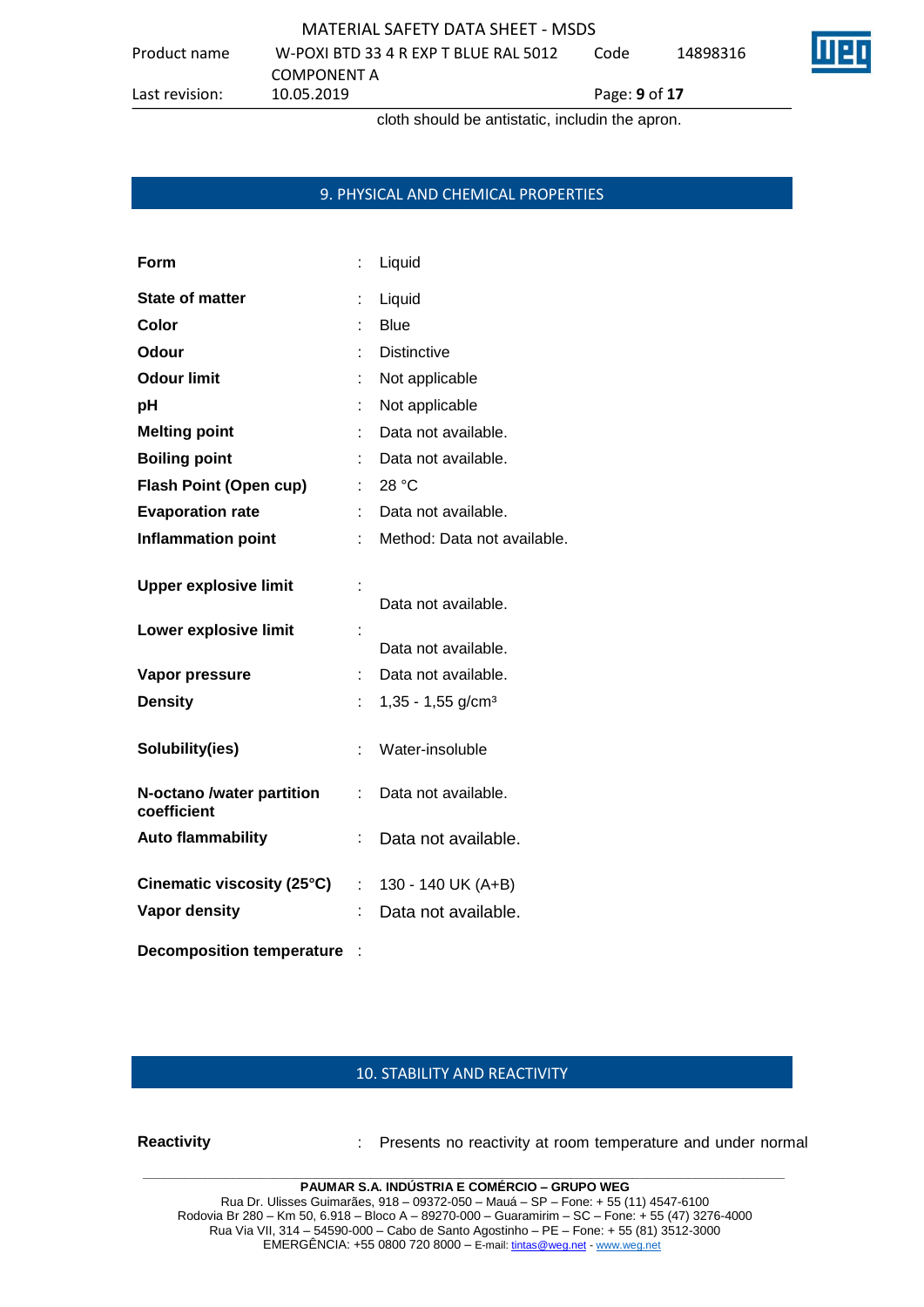| Product name                                   | <b>COMPONENT A</b> |    | W-POXI BTD 33 4 R FXP T BLUF RAL 5012                                                                                                                                                                     | Code           | 14898316 |  |
|------------------------------------------------|--------------------|----|-----------------------------------------------------------------------------------------------------------------------------------------------------------------------------------------------------------|----------------|----------|--|
| Last revision:                                 | 10.05.2019         |    |                                                                                                                                                                                                           | Page: 10 of 17 |          |  |
|                                                |                    |    | conditions of use.                                                                                                                                                                                        |                |          |  |
| <b>Chemical stability</b>                      |                    |    | Stable at room temperature and under normal conditions of<br>use. Unstable at temperatures above the flash point.                                                                                         |                |          |  |
| <b>Possibility of dangerous</b><br>reactions   |                    |    | Presents no reactivity at room temperature and under normal<br>conditions of use.<br>None when the product is stored, applied and processed<br>correctly.                                                 |                |          |  |
| Need to add additives and<br><b>inhibitors</b> |                    | ÷  | Not necessary.                                                                                                                                                                                            |                |          |  |
| <b>Conditions to avoid</b>                     |                    |    | Extreme heat and open flame.                                                                                                                                                                              |                |          |  |
| Incompatible materials                         |                    |    | Do not store with explosive materials, flammableand/or toxic<br>gases, oxidizing, corrosive substances, or materials that may<br>generate spontaneous combustion.<br>Plastic materials soluble in Xylene. |                |          |  |
| Dangerous products of<br>decomposition         |                    | ÷. | Produces noxious gases such as carbon monoxide (CO),<br>carbon dioxide (CO2) and nitrogen oxides (NOx).                                                                                                   |                |          |  |

# 11. TOXICOLOGICAL INFORMATION

#### **Components EPOXI RESIN**

| Acute toxicity by oral<br>use                                 |   | : Test species<br>DL50<br>Observations                           | Rat<br>11.400 mg/kg    |
|---------------------------------------------------------------|---|------------------------------------------------------------------|------------------------|
| <b>Acute toxicity by</b><br>inhalation                        |   | : Test species<br>DL50                                           | Rat                    |
|                                                               |   | Observations                                                     | Data not available.    |
| <b>Acute toxicity by</b><br>cutaneous use                     |   | : Test species<br>DL50<br>Observations                           | Rabbit<br>22.800 mg/kg |
| <b>Acute toxicity (other</b><br>methods of<br>administration) |   | : Test species<br><b>DL50</b><br>LC50<br>Non-standard unit value | Data not available.    |
| Corrosion/irritation of<br>skin                               | ÷ | Category 2                                                       |                        |
| Serious eye damage/eye<br>irritation                          | ÷ | Category 2A                                                      |                        |
| Respiratory or dermal<br>sensitivity                          | ÷ | Category 1                                                       |                        |
| <b>Mutageneses</b>                                            |   | Data not available.                                              |                        |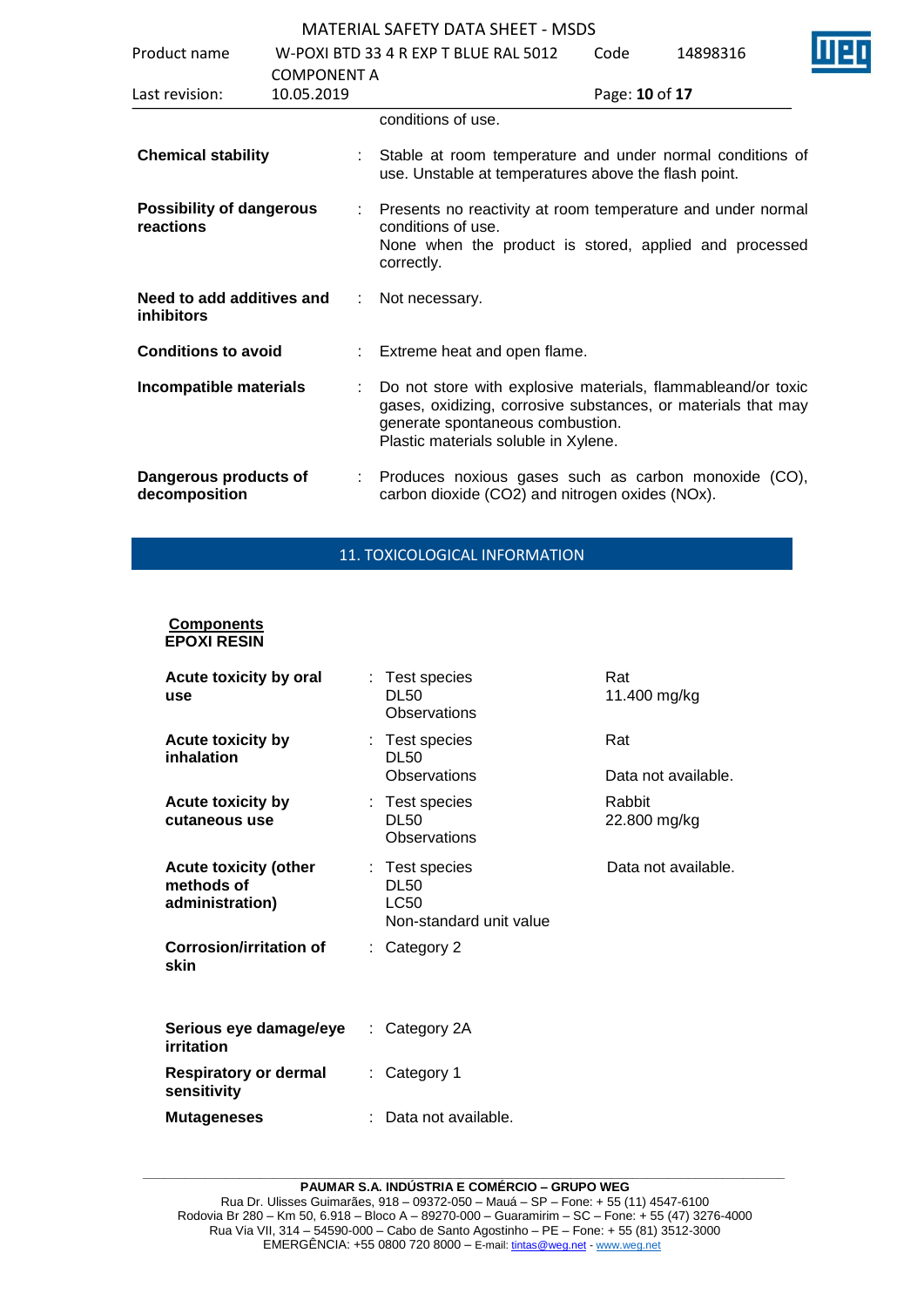| Product name                                                  |                                  |    | W-POXI BTD 33 4 R EXP T BLUE RAL 5012                                   | Code                    | 14898316            |  |
|---------------------------------------------------------------|----------------------------------|----|-------------------------------------------------------------------------|-------------------------|---------------------|--|
| Last revision:                                                | <b>COMPONENT A</b><br>10.05.2019 |    |                                                                         | Page: 11 of 17          |                     |  |
| Carcinogenicity                                               |                                  |    | : Data not available.                                                   |                         |                     |  |
| <b>Toxic effects for</b><br>reproduction                      |                                  |    | Data not available.                                                     |                         |                     |  |
| Specific target organ<br>toxicity (STOT) - single<br>exposure |                                  | t. | Data not available.                                                     |                         |                     |  |
| Specific target organ<br>toxicity (STOT) - repeat<br>exposure |                                  |    | Data not available.                                                     |                         |                     |  |
| Aspiration hazard                                             |                                  |    | : Data not available.                                                   |                         |                     |  |
| <b>SOLVENT XYLENE (S)</b>                                     |                                  |    |                                                                         |                         |                     |  |
| Acute toxicity by oral<br>use                                 |                                  |    | : Test species<br><b>DL50</b><br>Observations                           | Rat<br>4.300 mg/kg      |                     |  |
| Acute toxicity by<br>inhalation                               |                                  |    | : Test species<br><b>DL50</b><br>Observations                           | Rat<br>21,7 mg/l4 h     |                     |  |
| Acute toxicity by<br>cutaneous use                            |                                  |    | : Test species<br><b>DL50</b><br>Observations                           | Rabbit<br>> 1.700 mg/kg | Data not available. |  |
| <b>Acute toxicity (other</b><br>methods of<br>administration) |                                  |    | : Test species<br><b>DL50</b><br><b>LC50</b><br>Non-standard unit value |                         | Data not available. |  |
| <b>Corrosion/irritation of</b><br>skin                        |                                  | t. | Category 2                                                              |                         |                     |  |
| Serious eye damage/eye<br>irritation                          |                                  | ٠. | Data not available.                                                     |                         |                     |  |
| <b>Respiratory or dermal</b><br>sensitivity                   |                                  |    | : Category 1                                                            |                         |                     |  |
| <b>Mutageneses</b>                                            |                                  |    | Data not available.                                                     |                         |                     |  |
| Carcinogenicity                                               |                                  |    | Data not available.                                                     |                         |                     |  |
| <b>Toxic effects for</b><br>reproduction                      |                                  |    | Category 1C                                                             |                         |                     |  |
| Specific target organ<br>toxicity (STOT) - single<br>exposure |                                  | ÷. | Data not available.                                                     |                         |                     |  |
| Specific target organ<br>toxicity (STOT) - repeat<br>exposure |                                  |    | : Data not available.                                                   |                         |                     |  |
| Aspiration hazard                                             |                                  |    | : Data not available.                                                   |                         |                     |  |

### **ETHYL BENZENE**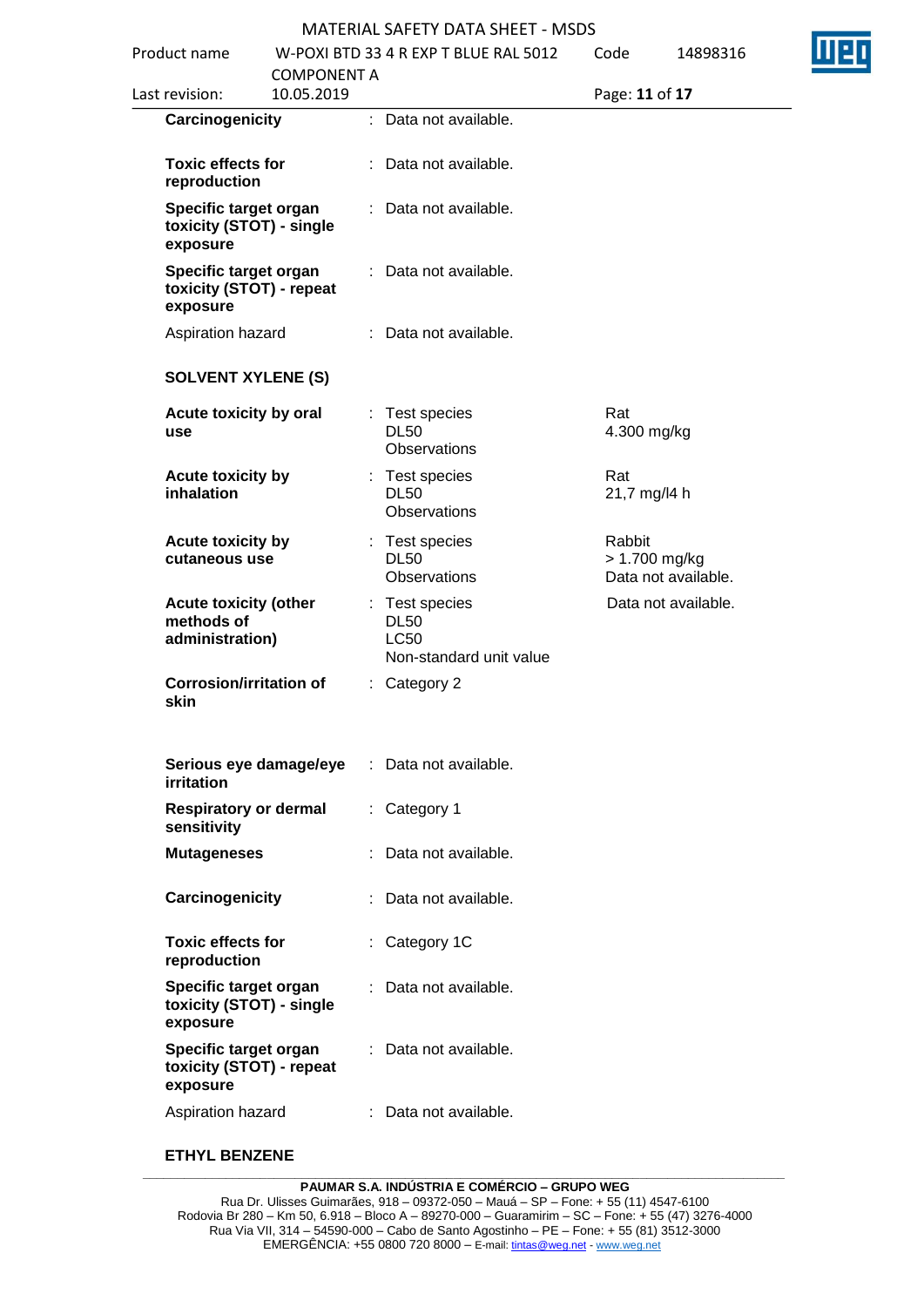| 4 R EXP T BLUE RAL 5012 | Code |  |
|-------------------------|------|--|
|                         |      |  |

|            |                                                                                                                                                                                                                                                                                                                                                                                                                                                    |                    | Code                                                                                                                                                                                                                                                                                                                                                                                                                                                                                             | 14898316                                                                                                                                                                                                                      |
|------------|----------------------------------------------------------------------------------------------------------------------------------------------------------------------------------------------------------------------------------------------------------------------------------------------------------------------------------------------------------------------------------------------------------------------------------------------------|--------------------|--------------------------------------------------------------------------------------------------------------------------------------------------------------------------------------------------------------------------------------------------------------------------------------------------------------------------------------------------------------------------------------------------------------------------------------------------------------------------------------------------|-------------------------------------------------------------------------------------------------------------------------------------------------------------------------------------------------------------------------------|
| 10.05.2019 |                                                                                                                                                                                                                                                                                                                                                                                                                                                    |                    |                                                                                                                                                                                                                                                                                                                                                                                                                                                                                                  |                                                                                                                                                                                                                               |
|            |                                                                                                                                                                                                                                                                                                                                                                                                                                                    |                    | Rat                                                                                                                                                                                                                                                                                                                                                                                                                                                                                              |                                                                                                                                                                                                                               |
|            |                                                                                                                                                                                                                                                                                                                                                                                                                                                    |                    | Rat                                                                                                                                                                                                                                                                                                                                                                                                                                                                                              |                                                                                                                                                                                                                               |
|            |                                                                                                                                                                                                                                                                                                                                                                                                                                                    |                    | Rabbit                                                                                                                                                                                                                                                                                                                                                                                                                                                                                           |                                                                                                                                                                                                                               |
|            |                                                                                                                                                                                                                                                                                                                                                                                                                                                    |                    |                                                                                                                                                                                                                                                                                                                                                                                                                                                                                                  | Data not available.                                                                                                                                                                                                           |
|            |                                                                                                                                                                                                                                                                                                                                                                                                                                                    |                    |                                                                                                                                                                                                                                                                                                                                                                                                                                                                                                  |                                                                                                                                                                                                                               |
|            |                                                                                                                                                                                                                                                                                                                                                                                                                                                    |                    |                                                                                                                                                                                                                                                                                                                                                                                                                                                                                                  |                                                                                                                                                                                                                               |
|            |                                                                                                                                                                                                                                                                                                                                                                                                                                                    |                    |                                                                                                                                                                                                                                                                                                                                                                                                                                                                                                  |                                                                                                                                                                                                                               |
|            |                                                                                                                                                                                                                                                                                                                                                                                                                                                    |                    |                                                                                                                                                                                                                                                                                                                                                                                                                                                                                                  |                                                                                                                                                                                                                               |
|            |                                                                                                                                                                                                                                                                                                                                                                                                                                                    |                    |                                                                                                                                                                                                                                                                                                                                                                                                                                                                                                  |                                                                                                                                                                                                                               |
|            |                                                                                                                                                                                                                                                                                                                                                                                                                                                    |                    |                                                                                                                                                                                                                                                                                                                                                                                                                                                                                                  |                                                                                                                                                                                                                               |
|            |                                                                                                                                                                                                                                                                                                                                                                                                                                                    |                    |                                                                                                                                                                                                                                                                                                                                                                                                                                                                                                  |                                                                                                                                                                                                                               |
|            |                                                                                                                                                                                                                                                                                                                                                                                                                                                    |                    |                                                                                                                                                                                                                                                                                                                                                                                                                                                                                                  |                                                                                                                                                                                                                               |
|            |                                                                                                                                                                                                                                                                                                                                                                                                                                                    |                    |                                                                                                                                                                                                                                                                                                                                                                                                                                                                                                  |                                                                                                                                                                                                                               |
|            | Acute toxicity by oral<br><b>Acute toxicity by</b><br><b>Acute toxicity by</b><br>cutaneous use<br><b>Acute toxicity (other</b><br>administration)<br><b>Corrosion/irritation of</b><br>Serious eye damage/eye<br><b>Respiratory or dermal</b><br><b>Mutageneses</b><br>Carcinogenicity<br><b>Toxic effects for</b><br>Specific target organ<br>toxicity (STOT) - single<br>Specific target organ<br>toxicity (STOT) - repeat<br>Aspiration hazard | <b>COMPONENT A</b> | W-POXI BTD 33 4 R EXP T BLUE RAL 5012<br>: Test species<br><b>DL50</b><br><b>Observations</b><br>: Test species<br><b>DL50</b><br><b>Observations</b><br>: Test species<br><b>DL50</b><br><b>Observations</b><br>: Test species<br><b>DL50</b><br><b>LC50</b><br>Non-standard unit value<br>: Data not available.<br>: Data not available.<br>: Data not available.<br>: Data not available.<br>: Data not available.<br>: Data not available.<br>: Data not available.<br>: Data not available. | Page: 12 of 17<br>3.500 mg/kg<br>17,2 mg/l4 h<br>15.400 mg/kg<br>: Substance based on evidence from studies in experimental<br>animals can probably present a potential to be harmful to<br>human health on repeated exposure |

Not classified in terms of toxicity based on the data available.

### 12. ECOLOGICAL INFORMATION

| <b>Stability in soil</b>                   | : The product easily infiltrates into the soil |
|--------------------------------------------|------------------------------------------------|
| <b>Other toxicological</b><br>observations | : Data not available.                          |

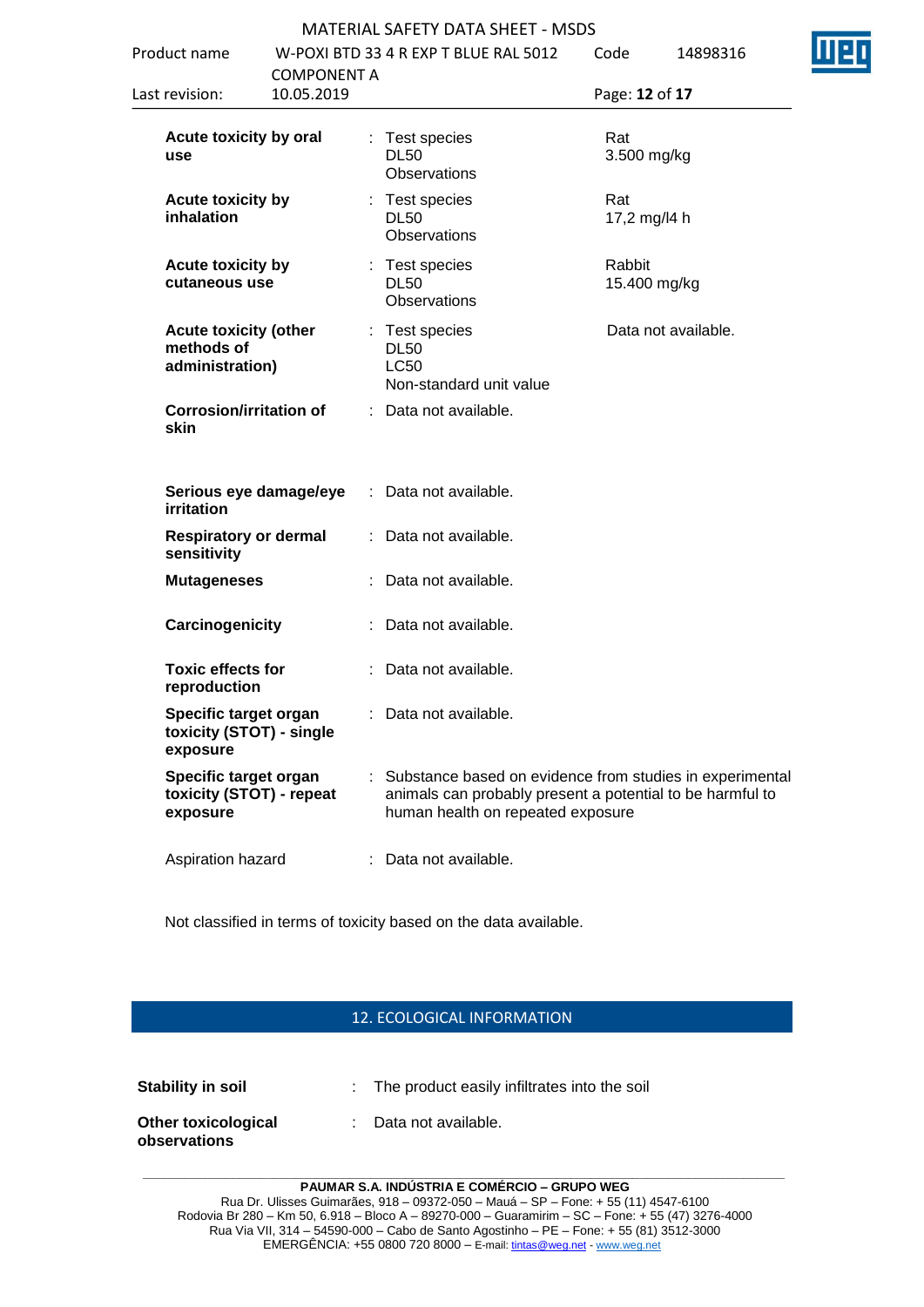| Product name       | <b>MATERIAL SAFETY DATA SHEET - MSDS</b><br>W-POXI BTD 33 4 R EXP T BLUE RAL 5012<br><b>COMPONENT A</b> | Code           | 14898316 |  |
|--------------------|---------------------------------------------------------------------------------------------------------|----------------|----------|--|
| Last revision:     | 10.05.2019                                                                                              | Page: 13 of 17 |          |  |
| <b>Ecotoxicity</b> | Contaminates the ground water.<br>Detrimental to the fauna<br>Detrimental to the flora.                 |                |          |  |

#### 13. DIOSPOSAL AND TREATMENT CONSIDERATIONS

#### **Recommended methods for final disposal**

| <b>Product</b>        | Class I Waste - Dispose of in industrial landfill or a facility<br>authorized for recycling in accordance with federal, stateor<br>local regulations |
|-----------------------|------------------------------------------------------------------------------------------------------------------------------------------------------|
| <b>Product</b>        | Class I Waste - Dispose of in industrial landfill or a facility<br>authorized for recycling in accordance with federal, stateor<br>local regulations |
| <b>Product</b>        | Class I Waste - Dispose of in industrial landfill or a facility<br>authorized for recycling in accordance with federal, stateor<br>local regulations |
| <b>Product</b>        | Class I Waste - Dispose of in industrial landfill or a facility<br>authorized for recycling in accordance with federal, stateor<br>local regulations |
| <b>Product</b>        | Class I Waste - Dispose of in industrial landfill or a facility<br>authorized for recycling in accordance with federal, stateor<br>local regulations |
| <b>Product</b>        | Class I Waste - Dispose of in industrial landfill or a facility<br>authorized for recycling in accordance with federal, stateor<br>local regulations |
| <b>Product</b>        | Class I Waste - Dispose of in industrial landfill or a facility<br>authorized for recycling in accordance with federal, stateor<br>local regulations |
| Waste                 | Class I Waste - Dispose of in industrial landfill or a facility<br>authorized for recycling in accordance with federal, stateor<br>local regulations |
| Waste                 | Class I Waste - Dispose of in industrial landfill or a facility<br>authorized for recycling in accordance with federal, stateor<br>local regulations |
| <b>Waste</b>          | Class I Waste - Dispose of in industrial landfill or a facility<br>authorized for recycling in accordance with federal, stateor<br>local regulations |
| <b>Waste</b>          | Class I Waste - Dispose of in industrial landfill or a facility<br>authorized for recycling in accordance with federal, stateor<br>local regulations |
| <b>Waste</b>          | Class I Waste - Dispose of in industrial landfill or a facility<br>authorized for recycling in accordance with federal, stateor<br>local regulations |
| Waste                 | Class I Waste - Dispose of in industrial landfill or a facility<br>authorized for recycling in accordance with federal, stateor<br>local regulations |
| <b>Waste</b>          | Class I Waste - Dispose of in industrial landfill or a facility<br>authorized for recycling in accordance with federal, stateor<br>local regulations |
| <b>Used packaging</b> | Clean packaging should be sent for recycling. Packaging with                                                                                         |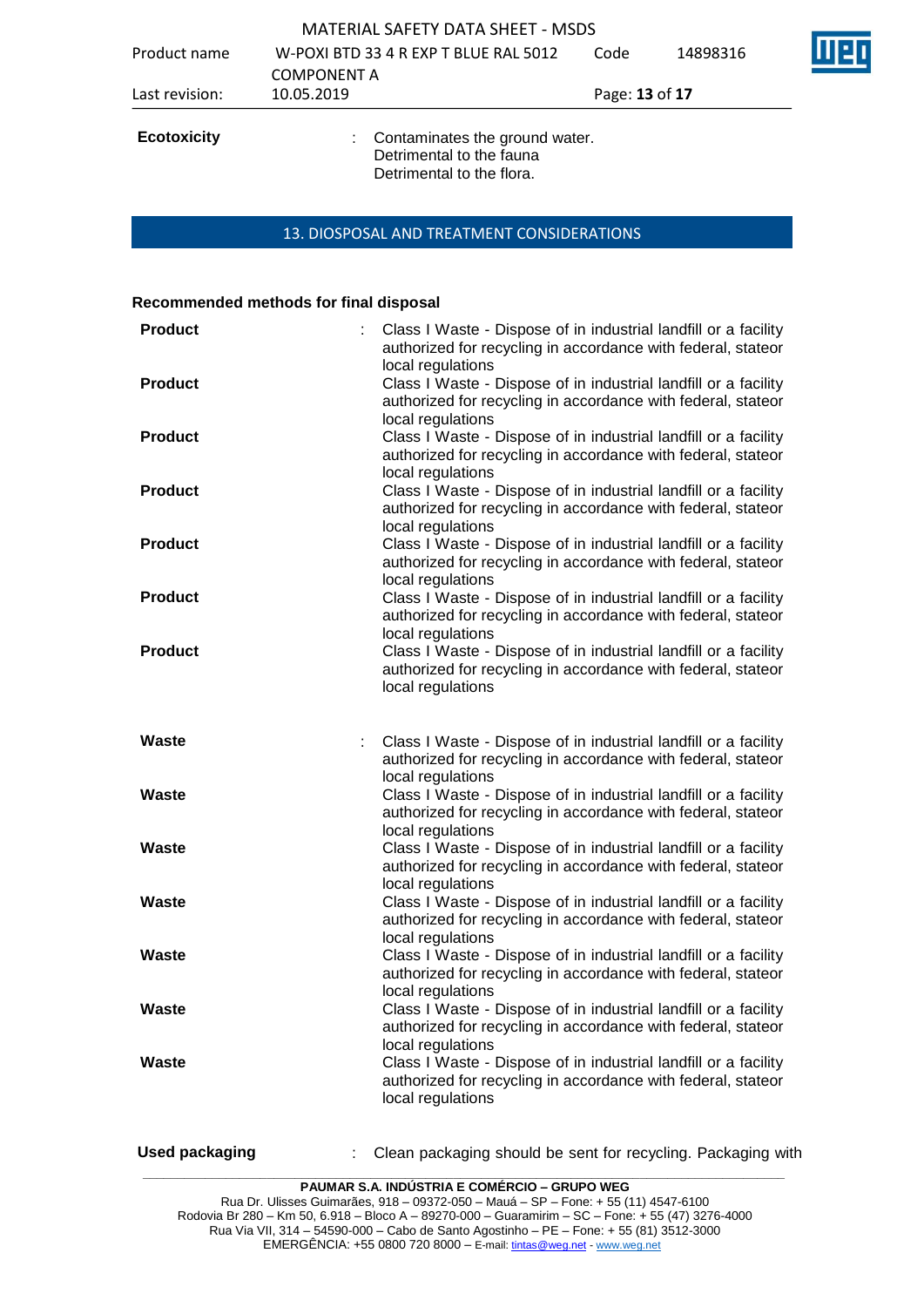| <b>MATERIAL SAFETY DATA SHEET - MSDS</b> |                    |                                                                                                                                                                                                                                 |                |          |
|------------------------------------------|--------------------|---------------------------------------------------------------------------------------------------------------------------------------------------------------------------------------------------------------------------------|----------------|----------|
| Product name                             |                    | W-POXI BTD 33 4 R EXP T BLUE RAL 5012                                                                                                                                                                                           | Code           | 14898316 |
|                                          | <b>COMPONENT A</b> |                                                                                                                                                                                                                                 |                |          |
| Last revision:                           | 10.05.2019         |                                                                                                                                                                                                                                 | Page: 14 of 17 |          |
|                                          |                    | class I waste should be disposed of in industrial landfill or a<br>facility authorized for recycling in accordance with federal,<br>state or local regulations.                                                                 |                |          |
|                                          |                    | Clean packaging should be sent for recycling. Packaging with<br>class I waste should be disposed of in industrial landfill or a<br>facility authorized for recycling in accordance with federal,<br>state or local regulations. |                |          |
|                                          |                    | Clean packaging should be sent for recycling. Packaging with<br>class I waste should be disposed of in industrial landfill or a<br>facility authorized for recycling in accordance with federal,<br>state or local regulations. |                |          |
|                                          |                    | Clean packaging should be sent for recycling. Packaging with<br>class I waste should be disposed of in industrial landfill or a<br>facility authorized for recycling in accordance with federal,<br>state or local regulations. |                |          |
|                                          |                    | Clean packaging should be sent for recycling. Packaging with<br>class I waste should be disposed of in industrial landfill or a<br>facility authorized for recycling in accordance with federal,<br>state or local regulations. |                |          |
|                                          |                    | Clean packaging should be sent for recycling. Packaging with<br>class I waste should be disposed of in industrial landfill or a<br>facility authorized for recycling in accordance with federal,<br>state or local regulations. |                |          |
|                                          |                    | Clean packaging should be sent for recycling. Packaging with<br>class I waste should be disposed of in industrial landfill or a<br>facility authorized for recycling in accordance with federal,<br>state or local regulations. |                |          |

# 14. TRANSPORTATION INFORMATION

| fLand | <b>ONU</b>                    | : 1263                                                                                                                          |
|-------|-------------------------------|---------------------------------------------------------------------------------------------------------------------------------|
|       | Class of risk                 | $\therefore$ 3                                                                                                                  |
|       | <b>Risk number</b>            | $\therefore$ 30                                                                                                                 |
|       | <b>Packaging group</b>        | : III                                                                                                                           |
|       | <b>Name</b>                   | Paint (including coats, lacquers, enamels, colorant, gum-<br>lacquers, varnishes, polishes, liquid fillers and liquid lacquers) |
|       | <b>Shipping</b><br><b>ONU</b> | : 1263                                                                                                                          |
|       | <b>Class of risk</b>          | : 3                                                                                                                             |

| <b>Class of risk</b>   | : 3   |
|------------------------|-------|
| <b>Packaging group</b> | : III |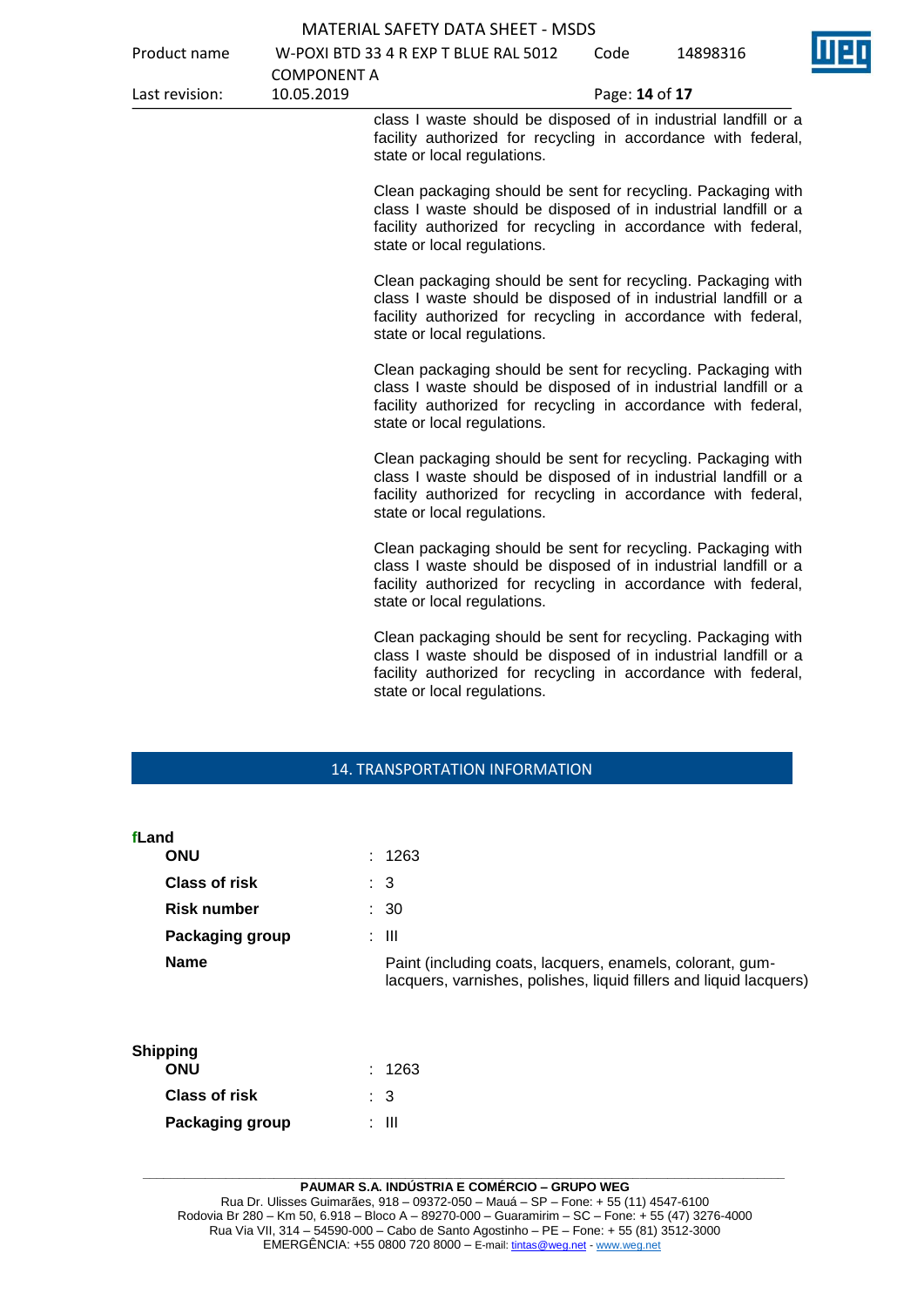|                                                                                                                                                                     |                    |        | <b>MATERIAL SAFETY DATA SHEET - MSDS</b> |                |                                                                                                                                 |  |
|---------------------------------------------------------------------------------------------------------------------------------------------------------------------|--------------------|--------|------------------------------------------|----------------|---------------------------------------------------------------------------------------------------------------------------------|--|
| Product name                                                                                                                                                        |                    |        | W-POXI BTD 33 4 R EXP T BLUE RAL 5012    | Code           | 14898316                                                                                                                        |  |
|                                                                                                                                                                     | <b>COMPONENT A</b> |        |                                          |                |                                                                                                                                 |  |
| Last revision:                                                                                                                                                      | 10.05.2019         |        |                                          | Page: 15 of 17 |                                                                                                                                 |  |
| <b>EmS</b>                                                                                                                                                          |                    | F-E.   |                                          |                |                                                                                                                                 |  |
| <b>MFAG</b>                                                                                                                                                         |                    | 310    |                                          |                |                                                                                                                                 |  |
| Appropriate name for<br>Paint (including coats, lacquers, enamels, colorant, gum-<br>lacquers, varnishes, polishes, liquid fillers and liquid lacquers)<br>dispatch |                    |        |                                          |                |                                                                                                                                 |  |
| Air transport                                                                                                                                                       |                    |        |                                          |                |                                                                                                                                 |  |
| ONU                                                                                                                                                                 |                    | : 1263 |                                          |                |                                                                                                                                 |  |
| <b>Class of risk</b>                                                                                                                                                |                    | : 3    |                                          |                |                                                                                                                                 |  |
| Packaging group                                                                                                                                                     |                    | : III  |                                          |                |                                                                                                                                 |  |
| Appropriate name for<br>dispatch                                                                                                                                    |                    |        |                                          |                | Paint (including coats, lacquers, enamels, colorant, gum-<br>lacquers, varnishes, polishes, liquid fillers and liquid lacquers) |  |

# 15. REGULATORY INFORMATION

This MSDS (Material Safety Data Sheet) was generated according to the criteria of NBR 14725/2014. (Brazilian standard that defines the GHS).

| Specific Regulations for the<br><b>Chemical Product.</b> | Federal Decree No. 2657, July 3rd, 1998.<br>Ordinance No. 229, May 24th, 2011 - Changes to Regulatory<br>Standard No. 26. |
|----------------------------------------------------------|---------------------------------------------------------------------------------------------------------------------------|
|                                                          | ABNT NBR 14725: 2014 - valid from 19/12/2014 -                                                                            |
|                                                          | Amendment 1 (19/11/2014).                                                                                                 |
|                                                          | Law No. 12305, August 2nd 2010 (Solid Waste National<br>Policy).                                                          |
|                                                          | Decree No. 7404, December 23rd, 2010.                                                                                     |
|                                                          | Resolution ANTT N° 5.232, December 14th 2016.                                                                             |

# 16. ADDITIONAL INFORMATION

#### **Acronyms Used:**

**Legenda:**

| CAS | <b>Chemical Abstract Service</b> |
|-----|----------------------------------|
|     | Organic Vapors                   |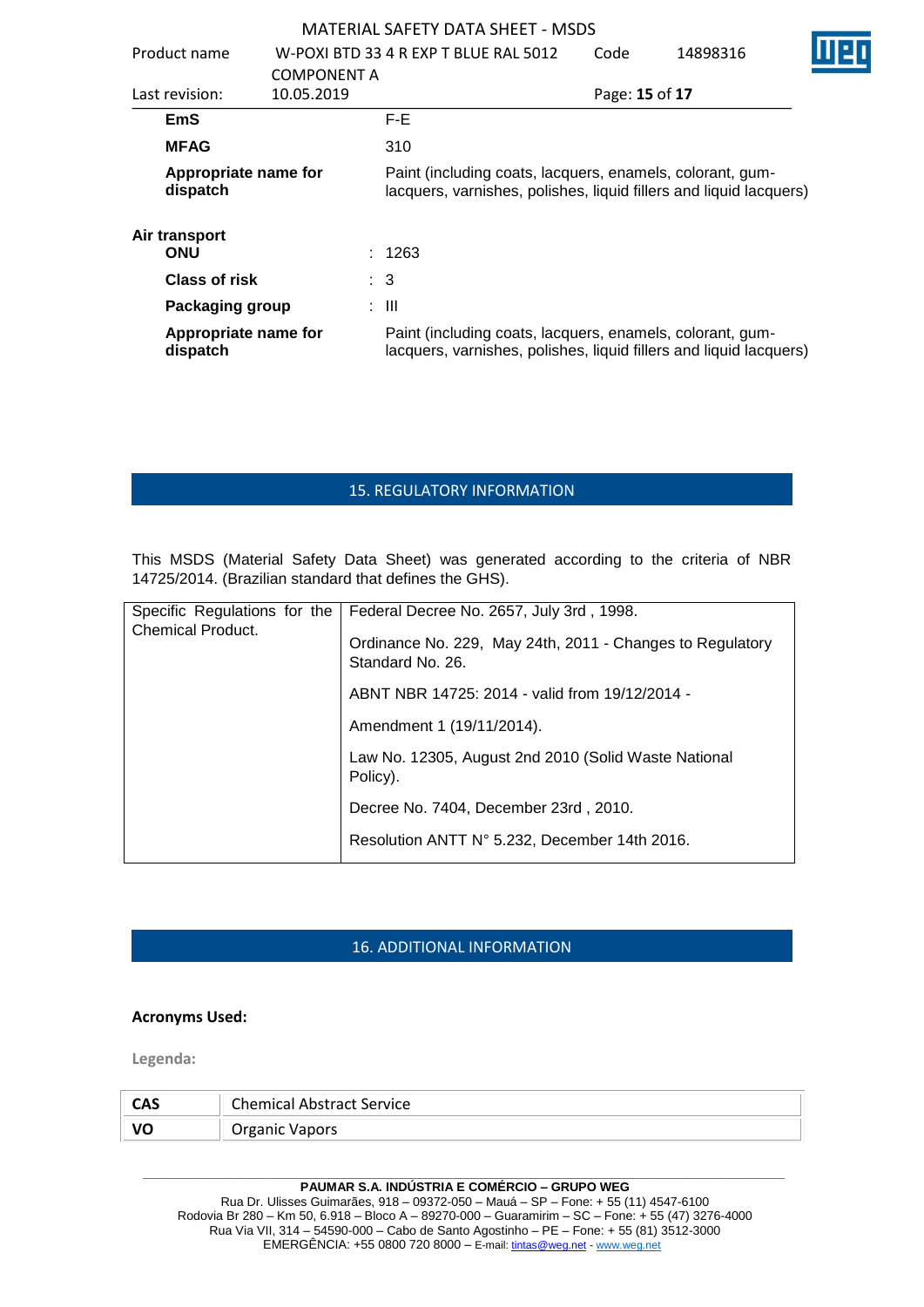| Product name    | W-POXI BTD 33 4 R EXP T BLUE RAL 5012                     | Code           | 14898316 |
|-----------------|-----------------------------------------------------------|----------------|----------|
| Last revision:  | <b>COMPONENT A</b><br>10.05.2019                          | Page: 16 of 17 |          |
| <b>NEC</b>      | National Eletrical code/Código Nacional de Eletricidade   |                |          |
| IEC:            | <b>International Eletrical Commision</b>                  |                |          |
| <b>ABNT</b>     | <b>Brazilian Association of Technical Standards</b>       |                |          |
| <b>ACGIH</b>    | American Conference of Governmental Industrial Hygienists |                |          |
| <b>TLV</b>      | <b>Threshold Limit Values</b>                             |                |          |
| <b>TLV/TWA</b>  | Time Weighted Average                                     |                |          |
| <b>TLV/STEL</b> | Short Term Exposure Limit                                 |                |          |
| TLC/C:          | Tolerance Limit - Ceiling Value                           |                |          |
| EPI:            | Individual Protective Equipment                           |                |          |
| <b>CA</b>       | <b>Approval Certificate</b>                               |                |          |
| <b>PPRA</b>     | <b>Environmental Risk Prevention Program</b>              |                |          |
| <b>NR</b>       | <b>Regulatory Standard</b>                                |                |          |
| <b>NFPA</b>     | <b>National Fire Protection Agency</b>                    |                |          |
| mmHg            | Millimeters of mercury - pressure unit                    |                |          |
| <b>DL50</b>     | Lethal Dose average                                       |                |          |
| <b>CL50</b>     | Lethal Concentration average                              |                |          |
| ppm             | Parts per million                                         |                |          |
| N.d             | Not available                                             |                |          |
| $A + B$         | Viscosity of the mixture of component A + component B     |                |          |

Important information, but not specifically described in the previous sections:

This MSDS was prepared based on current knowledge about the handling of the product under normal conditions of use, according to the application specified on the packaging and recommended usage in Section 1 of this MSDS. Any other use of the product involving its combination with other materials, as well as forms of use different from those indicated, are the user's responsibility. The company advises that the handling of any chemical substance requires prior knowledge of its hazards by the user. In the workplace it is responsibility of the company user of the product to provide training of its employees and contractors about the possible risks arising from exposure to the chemical.

We reserve the right to change the information contained in this document without prior notice, due to the improvement and continuous evolution of the product and technical knowledge.

**References** : Data not available.

Vertical lines in the left hand margin indicate changes from the current version